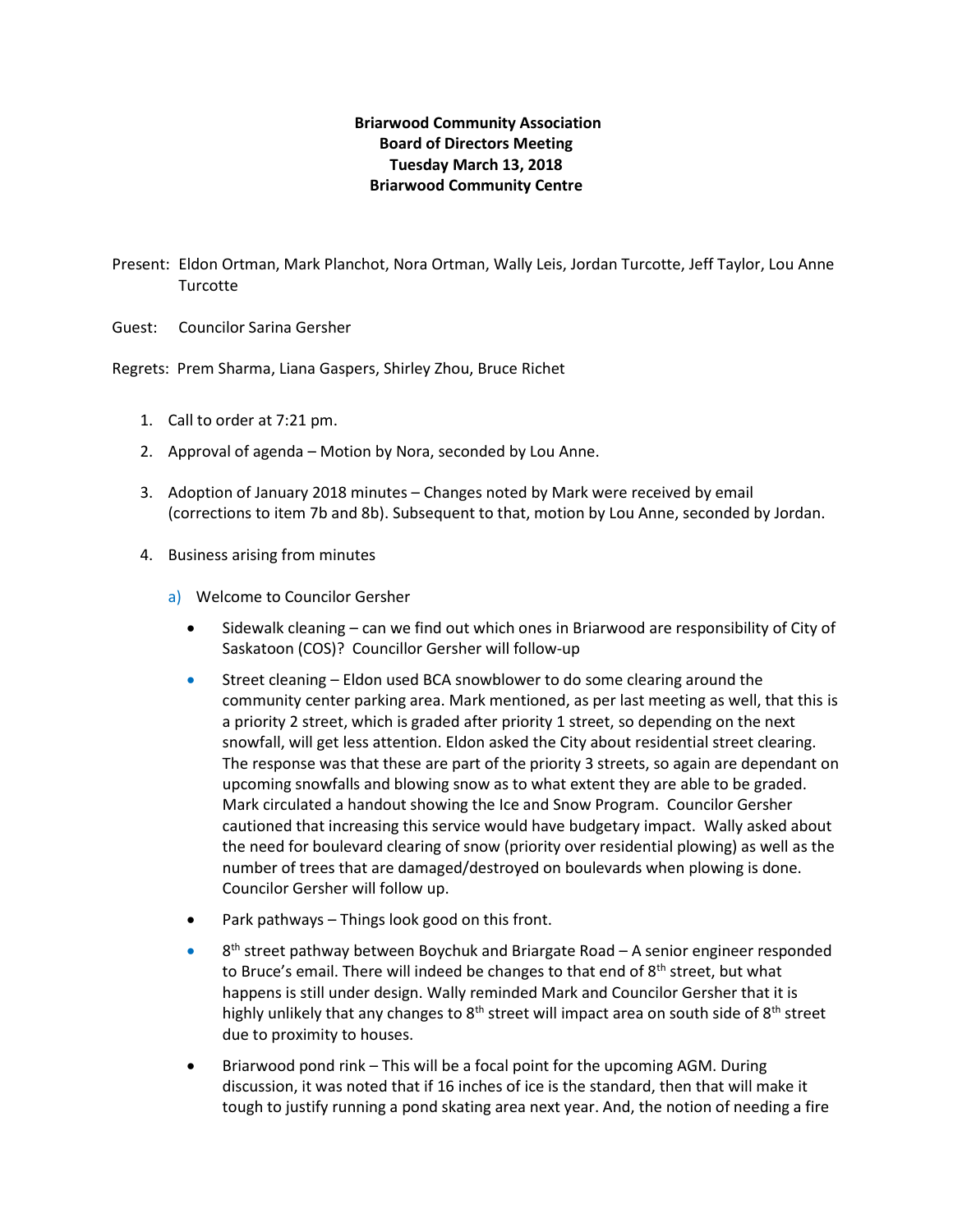pit permit came up, another reason for keeping a pond ice surface operational difficult. Councilor Gersher expects an update on these issues before the next winter season, but not in time for the AGM. As such, her and Mark do not feel it is worthwhile to have someone from COS involved in this policy review at AGM to discuss. Mark also advised that the COS meetings the prior week at Lakeview and Dundonald School focused on the ponds in proximity to those schools and there was no significant discussion regarding recreation on ponds in general.

• Serena outlined some aspects of the Decorative Side Walk / Crosswalk initiative. Right now, this application process will be limited to business improvement districts (BID), however, will be reviewed in a year in order to determine if this application process could be extended out to residential crosswalks.

## 5. Correspondence

- a) Soccer inquiries Nora made contact with Liana. And, the Zone meeting was held on the  $21<sup>st</sup>$  of Feb. A degree of disconnect was said to have been occurring re communication between the two bodies. The Zone did attempt to assist and they dealt with some feedback from potential registrants. Some of our players got put on other teams. For the Spring launch, other areas may be able to help out. Stoon Youth Soccer will do some training, in hopes of being ready for the Fall. We will run Kinder Soccer, however, and Liana mentioned she will do that.
- 6. Community Consultant Report Mark Planchot
	- o report submitted prior to the meeting
	- o 3 workshops were mentioned
	- $\circ$  April 12<sup>th</sup> is the date for an Indoor Co-ordinator Workshop
	- $\circ$  he supplied the Board with info on the Community Grant. We can apparently get a rink operating grant even though we did not get a rink operating (b/c at least we tried to make it happen). BCA did incur some costs for a new battery for quad and repairs to blade.
- 7. Director Reports
	- a) Eldon report submitted prior to the meeting
	- b) Bruce report submitted prior to the meeting.

He reported on sites for a rink other than the pond. COS does not want rink located on the existing ball diamond option due to poor drainage however Mark will advise COS that due to the pitch (slope) of the soccer field putting a rink there will result in very thick ice and problems with getting boards high enough. Since all of the park areas have some slope in order to have proper drainage, working with this slope may be necessary. The ball diamond may still be possible, however, before further investiagation is done its important to find out what members at the AGM feel about the various locations.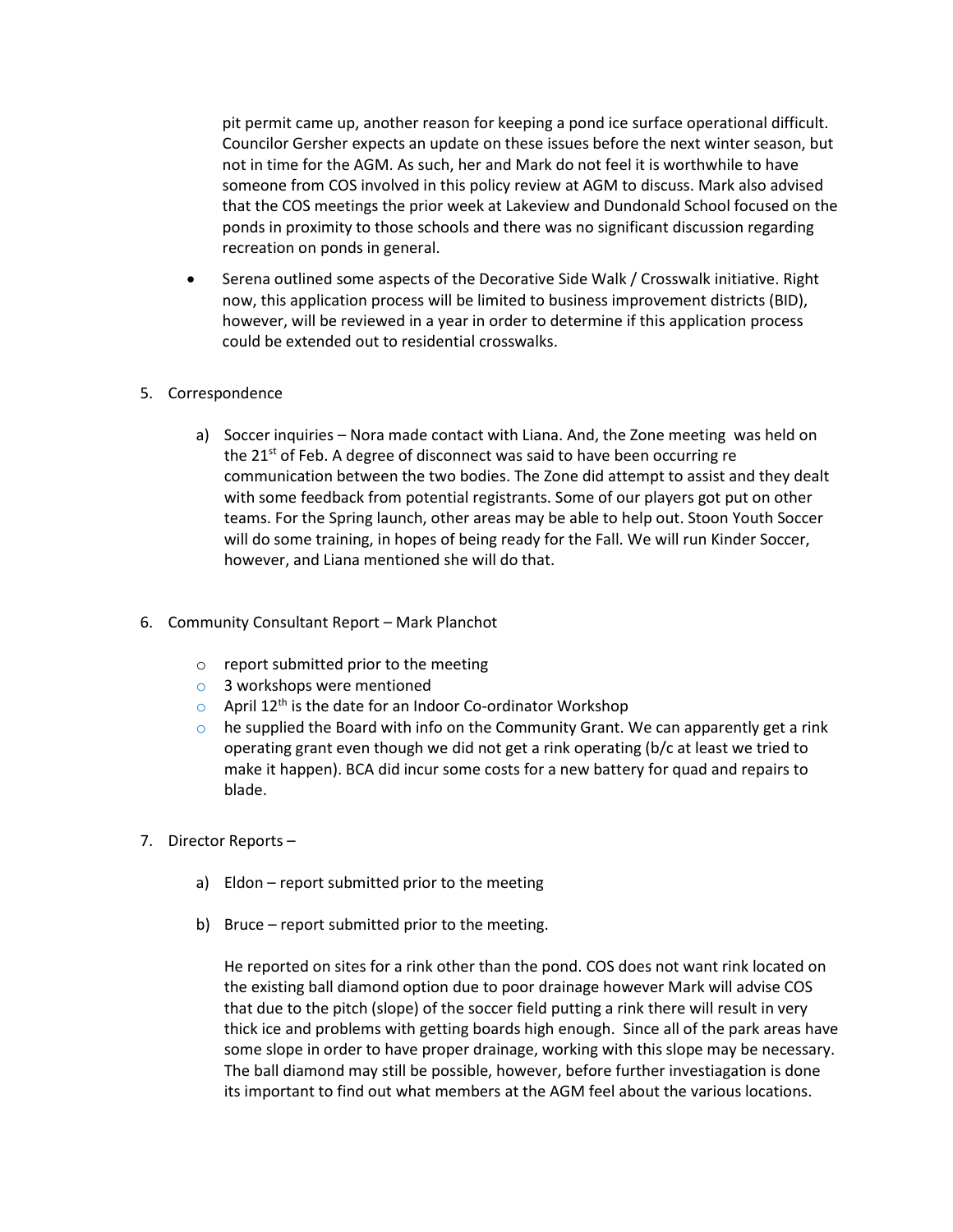Also, its important that residents understand that adding a rink to an area such as the baseball diamond that already have drainage issues may further increase the problem for spring usage. The basketball court is also sloped and has a hard, asphalt surface, but could accommodate a rink to a maximum of 50'X100' size. During the discussions the executive felt that starting with a smaller surface than 100 by 100 might be smart.

Wally initiated a discussion on the actual/perceived demand for this feature vs time/money we will invest. Mark advised that the maximum contribution by COS under the rink improvement grant would be \$7500 so Eldon suggested that we ask Bruce if a total expenditure of \$15,000 split 50/50 between BCA and COS would be enough funds for a viable sized rink. As discussed previously, if we proceed with an off-pond rink then the quad and related equipment (sweeper, blade, water pump) would not be required and sale of these assets could be used to offset other costs such as water connections, utilities, etc. Main concern of the board is that we could end up spending a significant amount of cash reserves for a venue that may see very little use and lack of assistance to setup and maintain.

- c) Wally nothing new to report.
- d) Jeff nothing new to report.
- e) Jordan report submitted prior to the meeting and nothing new to add. Discussed the opportunity to change website hosting and website domain registration from BlackSun to WorkPress. Eldon advised that BlackSun renewal is due in April so would be good time to change over. If website domain name is not re-registered with BlackSun it will not be available to registration by another user for 30 days however we would have to ensure that BlackSun would allow us to register through WordPress immediately. Eldon advised that he will send BlackSun renewal info to Jordan and Jordan will follow up with BlackSun.
- f) Nora nothing new to add.
- g) Lou Anne -- nothing new to report.

## 8. Old Business

a) AGM

i) outdoor rink motion will be a focus of the meeting

ii) Open positions – Lou Anne, Jordan, and Eldon will be returning to the Board. Shirley to advise if she will stand for nomination again for Social Coordinator.

iii) the draft 2017 financial statement will be discussed – The Rec Center and membership are key sources of income, as will soccer if we run a program.

iv) a draft budget will be discussed. Nora presented a draft budget at tonight's meeting